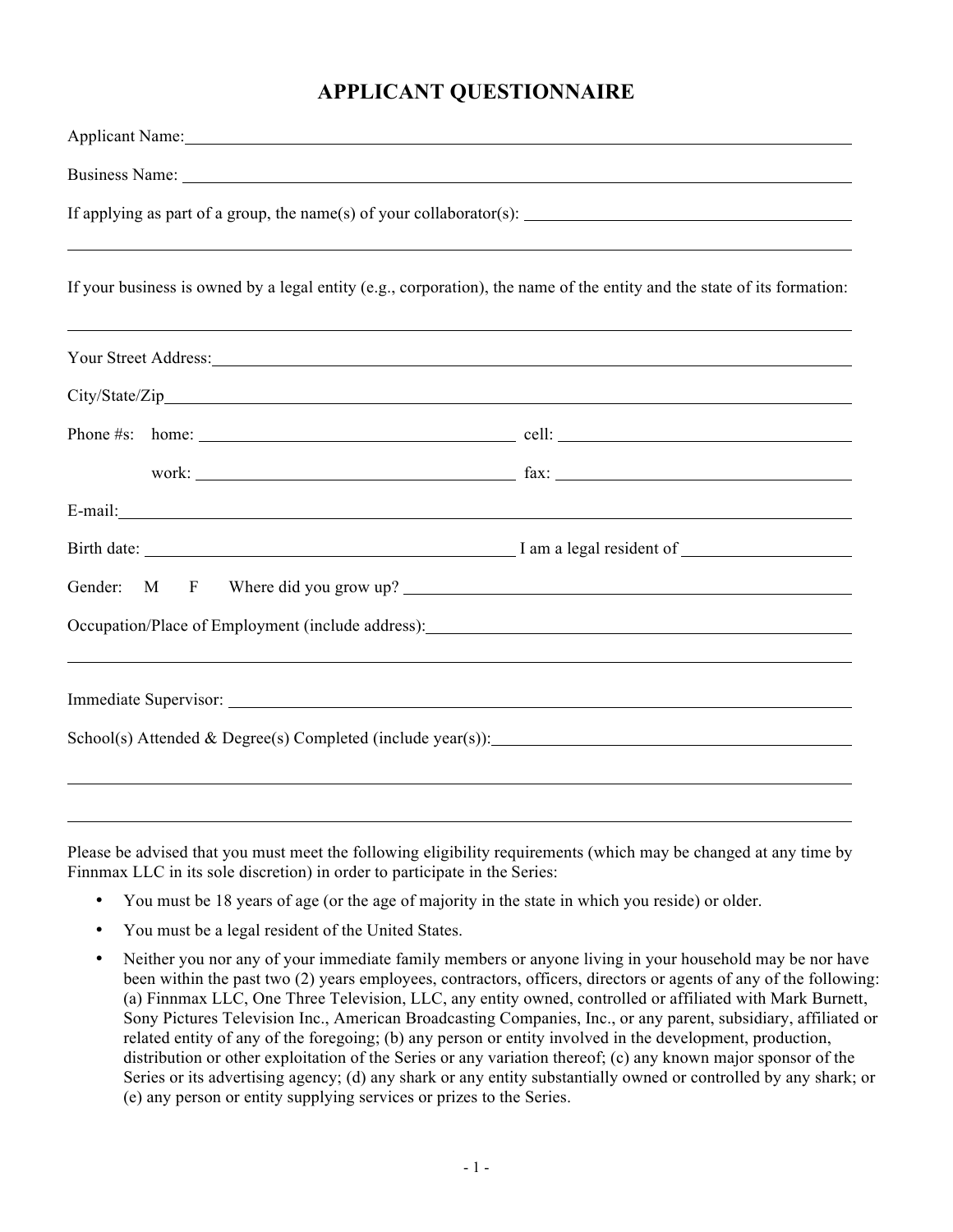- You may not be a candidate for public office and must agree not to become a candidate for public office from the date of the Audition Release until one (1) year after the initial broadcast of the last episode of the Series in which you appear.
- You may not have been convicted of a felony.
- You must voluntarily submit to a background check.

Please list ALL of the television programs (including without limitation all scripted, talk, game, and reality programs) on which you have EVER appeared:

| Name of Show                            | Tape Date                                                                                                                                                             | Air Date |  |
|-----------------------------------------|-----------------------------------------------------------------------------------------------------------------------------------------------------------------------|----------|--|
|                                         |                                                                                                                                                                       |          |  |
| Why do you want to pitch your business? |                                                                                                                                                                       |          |  |
|                                         |                                                                                                                                                                       |          |  |
|                                         | List any organizations or clubs with which you're associated.                                                                                                         |          |  |
|                                         |                                                                                                                                                                       |          |  |
|                                         | ,我们也不会有什么。""我们的人,我们也不会有什么?""我们的人,我们也不会有什么?""我们的人,我们也不会有什么?""我们的人,我们也不会有什么?""我们的人<br>List any awards or accolades you've received. ___________________________________ |          |  |
|                                         | Describe your biggest accomplishment.                                                                                                                                 |          |  |
|                                         | Describe your most disappointing moment.                                                                                                                              |          |  |
|                                         |                                                                                                                                                                       |          |  |

**[continued on next page]**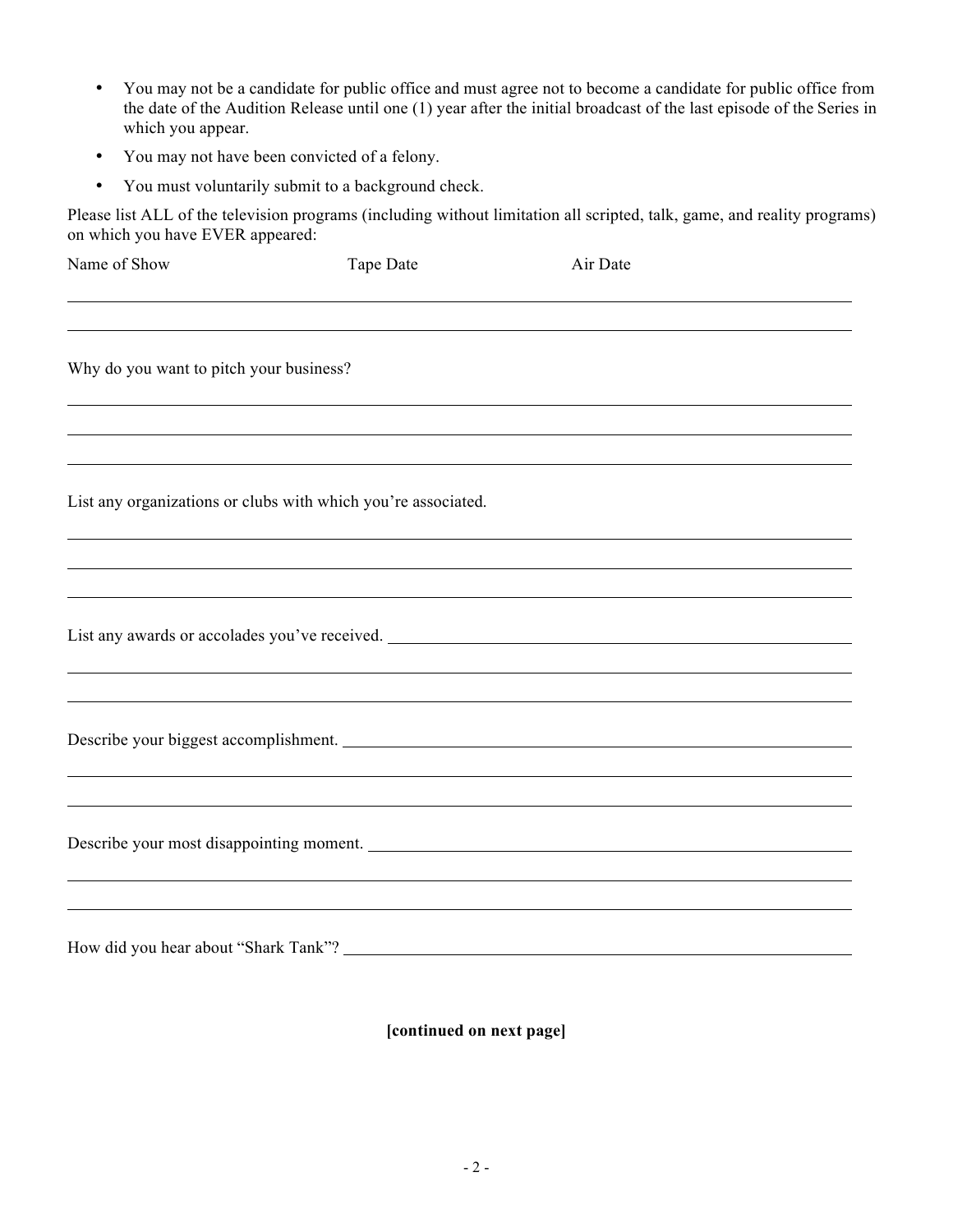## **— PLEASE ANSWER EACH QUESTION BELOW HONESTLY —**

| Do you have any physical conditions, special needs, accommodations or fears that we should know about?<br>YES / NO<br>(circle one)<br>If so, explain.                                                                                                   |  |  |
|---------------------------------------------------------------------------------------------------------------------------------------------------------------------------------------------------------------------------------------------------------|--|--|
|                                                                                                                                                                                                                                                         |  |  |
| Have you ever had a temporary or permanent restraining order entered against you or has anyone sought a temporary<br>or permanent restraining order against you? YES / NO (circle one) If so, explain (include date, city, state and<br>circumstances). |  |  |
|                                                                                                                                                                                                                                                         |  |  |
| Have you ever been charged with any felony or misdemeanor? YES / NO (circle one) If so, explain (include date,<br>city, state and circumstances, including the precise charges and resolution of the case).                                             |  |  |
|                                                                                                                                                                                                                                                         |  |  |
| Have you ever been convicted of any felony or misdemeanor? YES/NO (circle one)<br>If so, explain (include date,<br>city, state and circumstances, including the precise charges and resolution of the case).                                            |  |  |
| Have you ever been party to a lawsuit? YES / NO<br>(circle one)<br>If so, explain.                                                                                                                                                                      |  |  |
| Please attach additional pages if necessary.                                                                                                                                                                                                            |  |  |

[END OF APPLICANT QUESTIONNAIRE]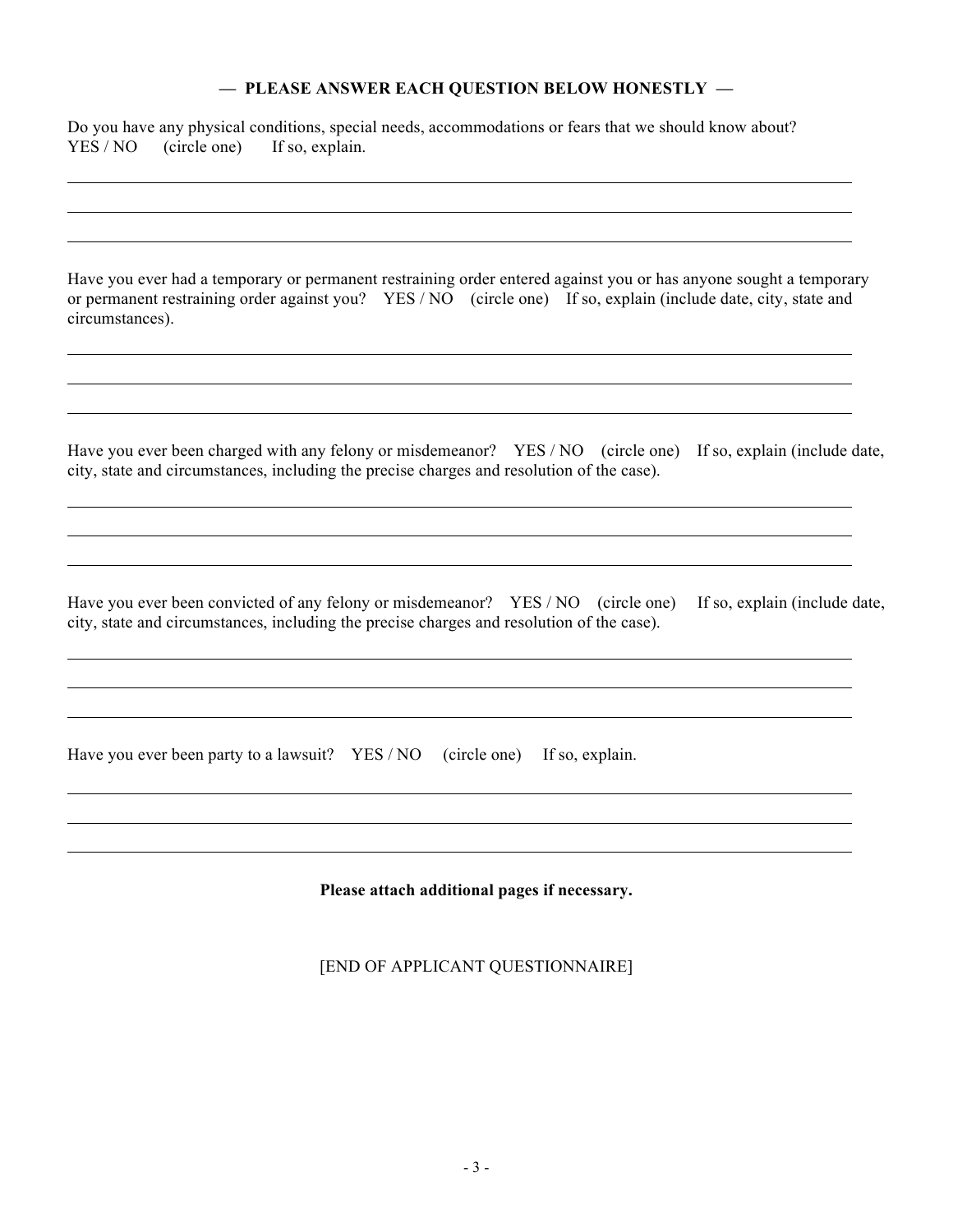# **BUSINESS DETAILS QUESTIONNAIRE**

| Describe in DETAIL what your business or product is. What does it do? Provide as much detail as possible. |                                                                                                                                                                                                                                           |
|-----------------------------------------------------------------------------------------------------------|-------------------------------------------------------------------------------------------------------------------------------------------------------------------------------------------------------------------------------------------|
|                                                                                                           |                                                                                                                                                                                                                                           |
|                                                                                                           |                                                                                                                                                                                                                                           |
|                                                                                                           |                                                                                                                                                                                                                                           |
| questions to justify the amount of money you are seeking.                                                 | What investment amount are you seeking, and what percentage of equity are you willing to give in exchange? Please<br>keep in mind that the sharks do not give their money away; they only make realistic investments. They will ask tough |
|                                                                                                           |                                                                                                                                                                                                                                           |
| What do you intend to do with the investment funds? Where will the money go?                              |                                                                                                                                                                                                                                           |
|                                                                                                           |                                                                                                                                                                                                                                           |
| What is your unique selling proposition? What is your "hook," and why is your business notable?           |                                                                                                                                                                                                                                           |
|                                                                                                           |                                                                                                                                                                                                                                           |
| Please describe your market, your niche, and the demand for your business's product or service.           |                                                                                                                                                                                                                                           |
|                                                                                                           |                                                                                                                                                                                                                                           |
| What attempts have you made to build your business? Have you been successful?                             |                                                                                                                                                                                                                                           |
|                                                                                                           |                                                                                                                                                                                                                                           |
|                                                                                                           |                                                                                                                                                                                                                                           |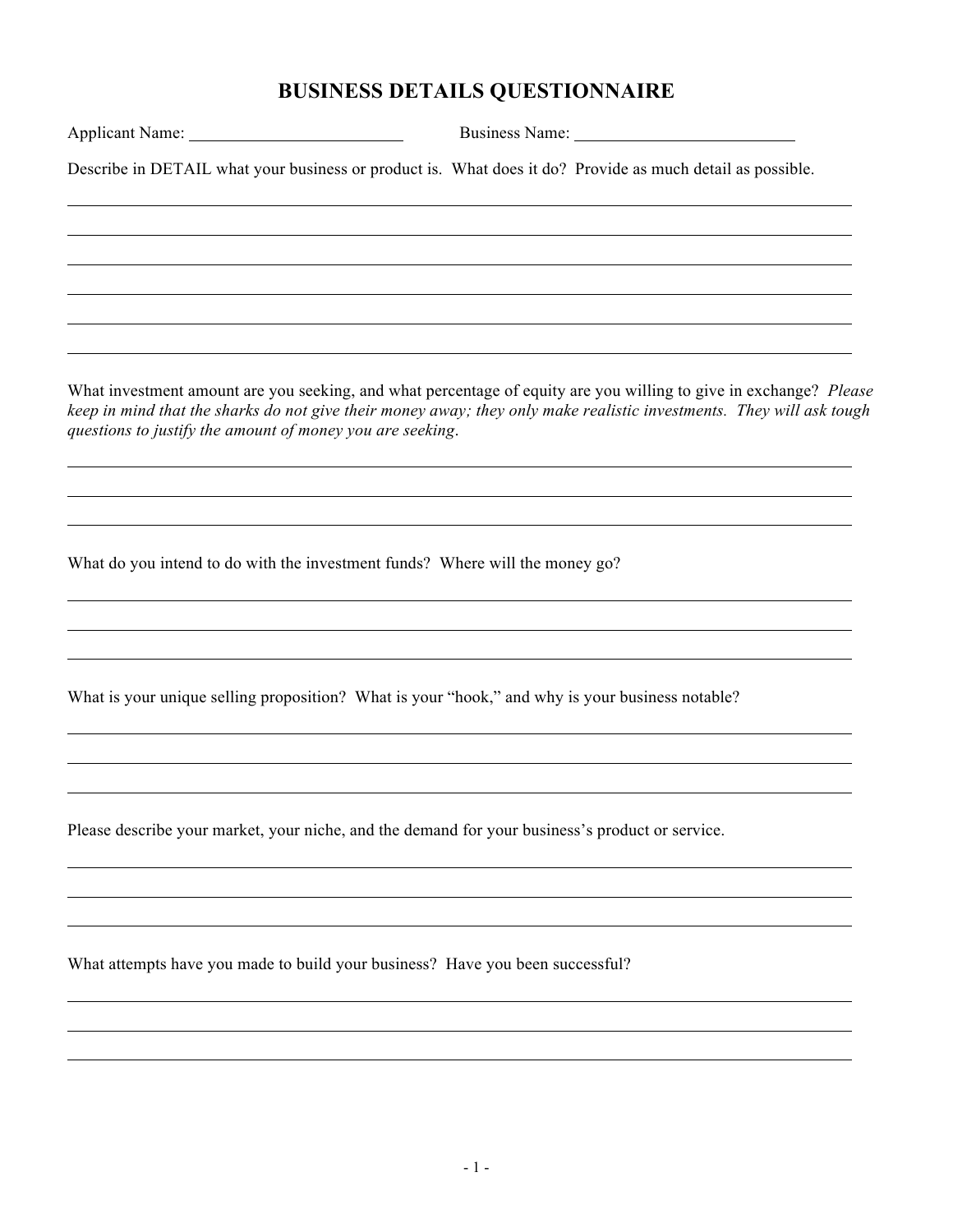What was the gross income from your business last year? *Gross income is commonly defined as a business's revenues before taking any costs, taxes, or other deductions into account.*

What was the net income from your business last year? *Net income is commonly defined as a business's revenues minus any costs of doing business.* 

What is your business's current cash flow situation? Are your revenues covering your debts on an ongoing basis?

How many units of your product or service have you sold in the last twelve months?

What does it cost to manufacture one unit of your product or provide one unit of your services?

What price does your product or service retail for? *Note: if your product is sold as packaged units, then please indicate that with the price point.*

If applicable, what price does your product wholesale for?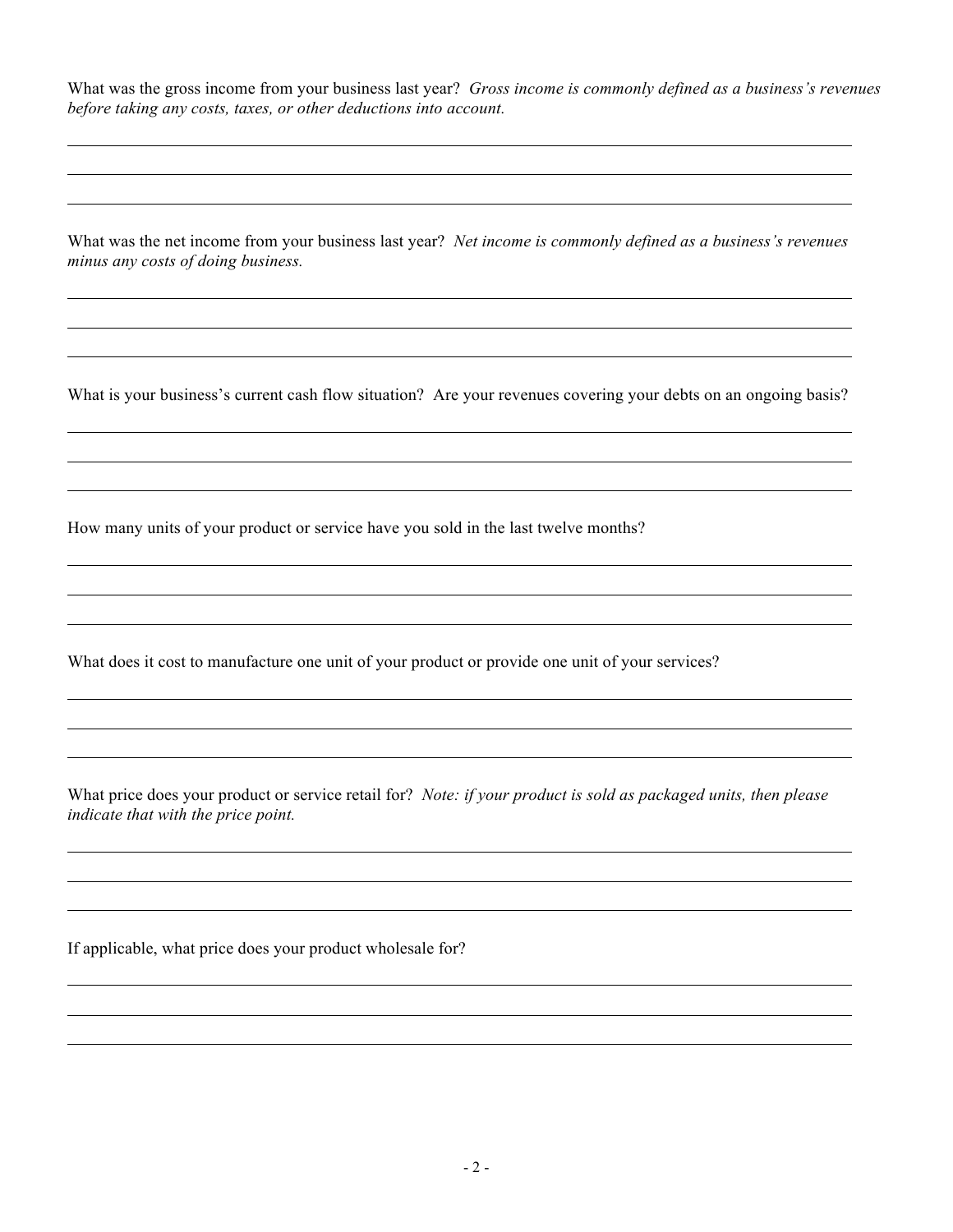List your business's current assets, starting with cash. Are any debts owed to your business? *Current assets include cash, accounts receivable, securities, inventory, and any other assets that can be converted into cash within one year or during the normal course of business*.

Describe in detail your business's current inventory. *Inventory includes goods ready to be sold, raw materials, and partially completed goods that will be sold*.

List your business's current liabilities. *Current liabilities are obligations payable within one year, including accounts payable, notes payable, accrued expenses such as wages and salaries, taxes payable, and the portion of long-term debts due within one year. Basically, what do you owe?*

What are your business's fixed assets? *Fixed assets (also called long-term assets) are assets that are used to produce revenue and are not intended for sale, such as office furniture, vehicles, real property, building improvements, and factory equipment.*

What are your business's intangible assets? *Intangible assets are business assets that are not material in nature, which have been created through time and effort (e.g., intellectual property, specialized mailing lists, and goodwill).*

Please list any Internet domain names owned by your business or through which your business operates.

**Please attach additional pages if necessary.**

[END OF BUSINESS DETAILS QUESTIONNAIRE]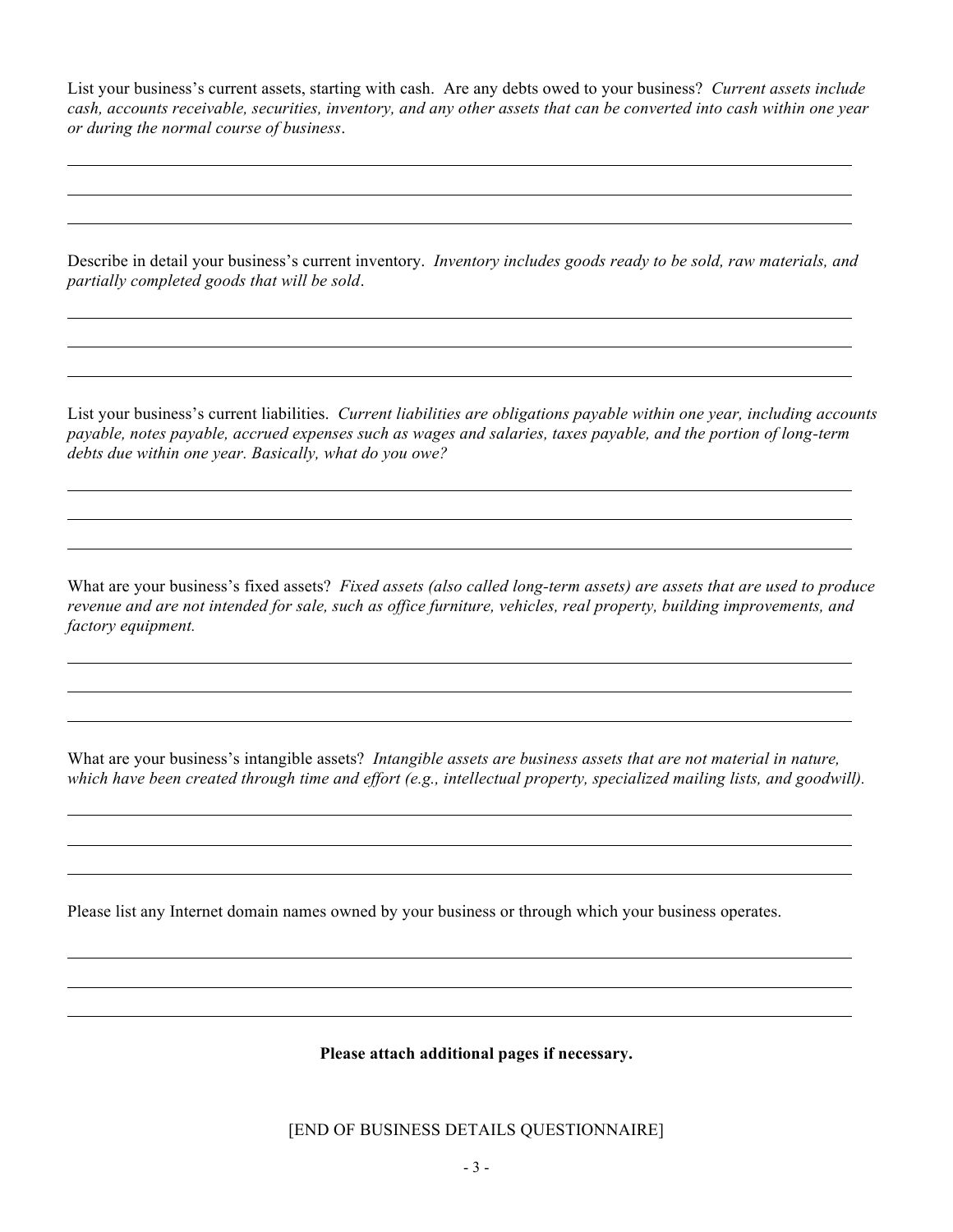# **INTELLECTUAL PROPERTY QUESTIONNAIRE**

Applicant Name: Business Name:

#### **PLEASE ATTACH A VISUAL OF YOUR BUSINESS (E.G., PHOTO, BROCHURE, WEBSITE PRINTOUT)**.

Describe the general concept of your business, including the way it operates (please be as specific as possible; it may be useful to submit your promotional materials).

Describe the circumstances surrounding how you conceived and developed your business.

Is your business related in any way to your present or past employment? If yes, please describe the relationship and provide a copy of the applicable employment agreement (if any).

Is your business an improvement upon any current product, service and/or idea? If yes, please list the specific product(s), service(s) and/or idea(s) and how you have improved upon it/them or what differences exist between them.

Does anyone else, including any business entity, own or control any rights to or have any interest in your business? If so, explain.

l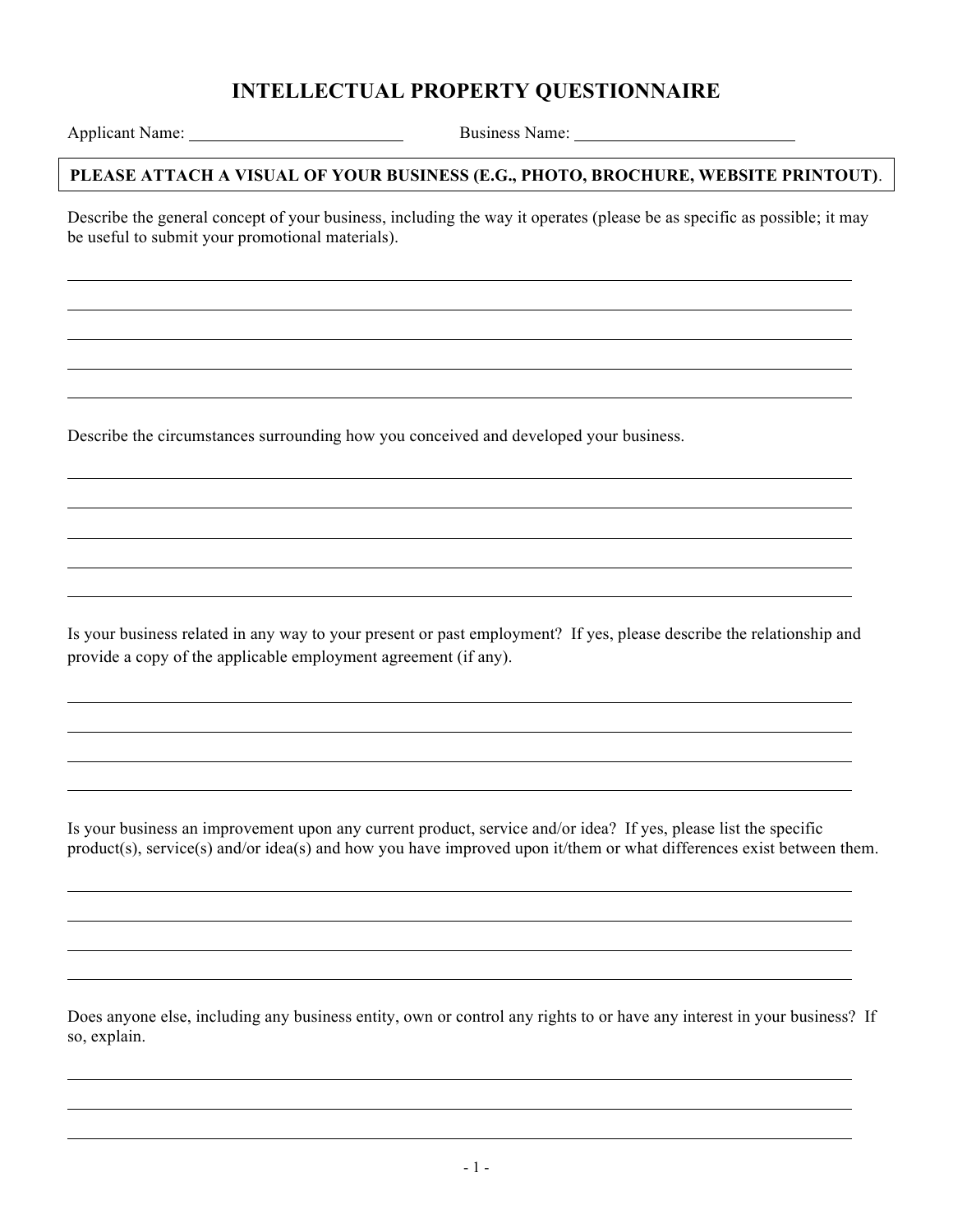Have you ever organized a corporation, LLC, partnership or other legal entity in connection with your business, including for purposes of development, marketing, manufacturing and/or distribution? If yes, please provide the name, organization date, officers and directors, and owners/principal shareholders of the entity.

Describe any third parties of which you are aware that offer products or services similar to or competitive with your business, including the differences existing between them.

List any third party intellectual property (e.g., patent, trademarks and copyrights) that you are aware of that relate in any manner to your business or may otherwise impact your business.

l

l

l

Have any records or logs been kept with respect to your development of your business (e.g., business plans, timelines, inventor logbooks, etc.)? If yes please describe or provide a copy of such materials.

> l

Do you own or have you applied (or intend to apply for) for any patents and/or any copyright and/or trademark registrations in connection with your business? If so, explain (include filing date, application type (e.g., provisional/utility/ITU, etc.), application number, serial number, publication number, jurisdiction(s) filed in, assignments, status (pending, published, issued, expired, abandoned, etc.) and/or issued patent number/registration numbers, as applicable).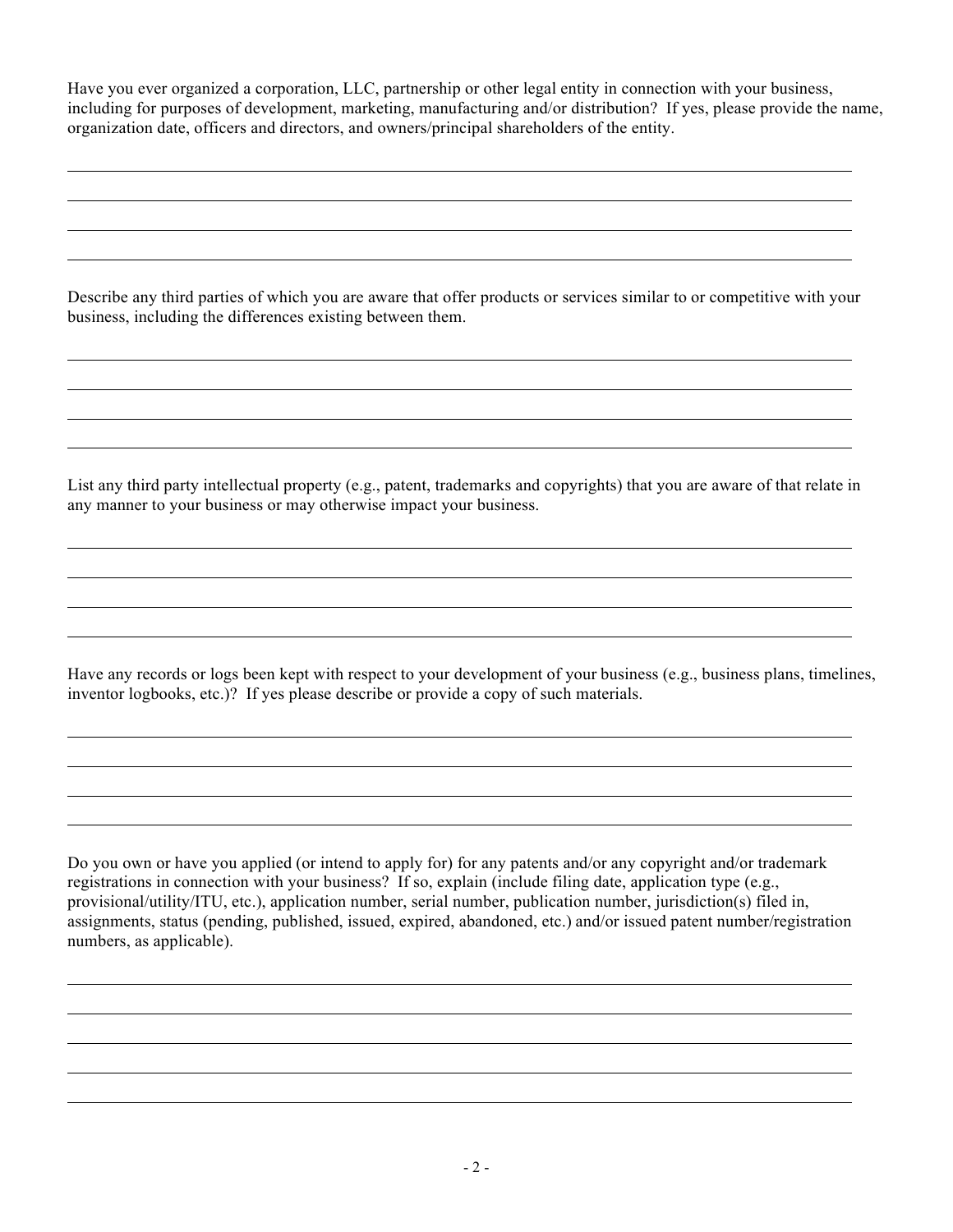Are you aware of any prior art or third party intellectual property rights (e.g., patents, trademarks, copyrights and/or trade secrets) that would impact or limit intellectual property protection for your business? If so, explain.

Are you the sole creator, inventor and author of your business idea/product and the materials you've submitted in connection with your application? If not, please list the names of any other creator(s), inventor(s), contributor(s) and/or author(s).

Has anyone who is NOT a creator, inventor, contributor and author of or to your business or the materials you've submitted in connection with your application invested any money or resources in the development of the business idea/product or the materials? If yes, please list the name(s) and investment(s)/contribution(s).

Have any of the products or services of your business ever been manufactured, offered for sale and/or marketed? If yes, please give details and dates (including volume produced and sales information):

Has a patentability search or a trademark or copyright search been performed and/or a legal opinion rendered in connection with your business? If yes, please provide the name of person/entity performing the search and/or rendering the opinion and the date of the service.

#### **Please attach additional pages if necessary.**

l

[END OF INTELLECTUAL PROPERTY QUESTIONNAIRE]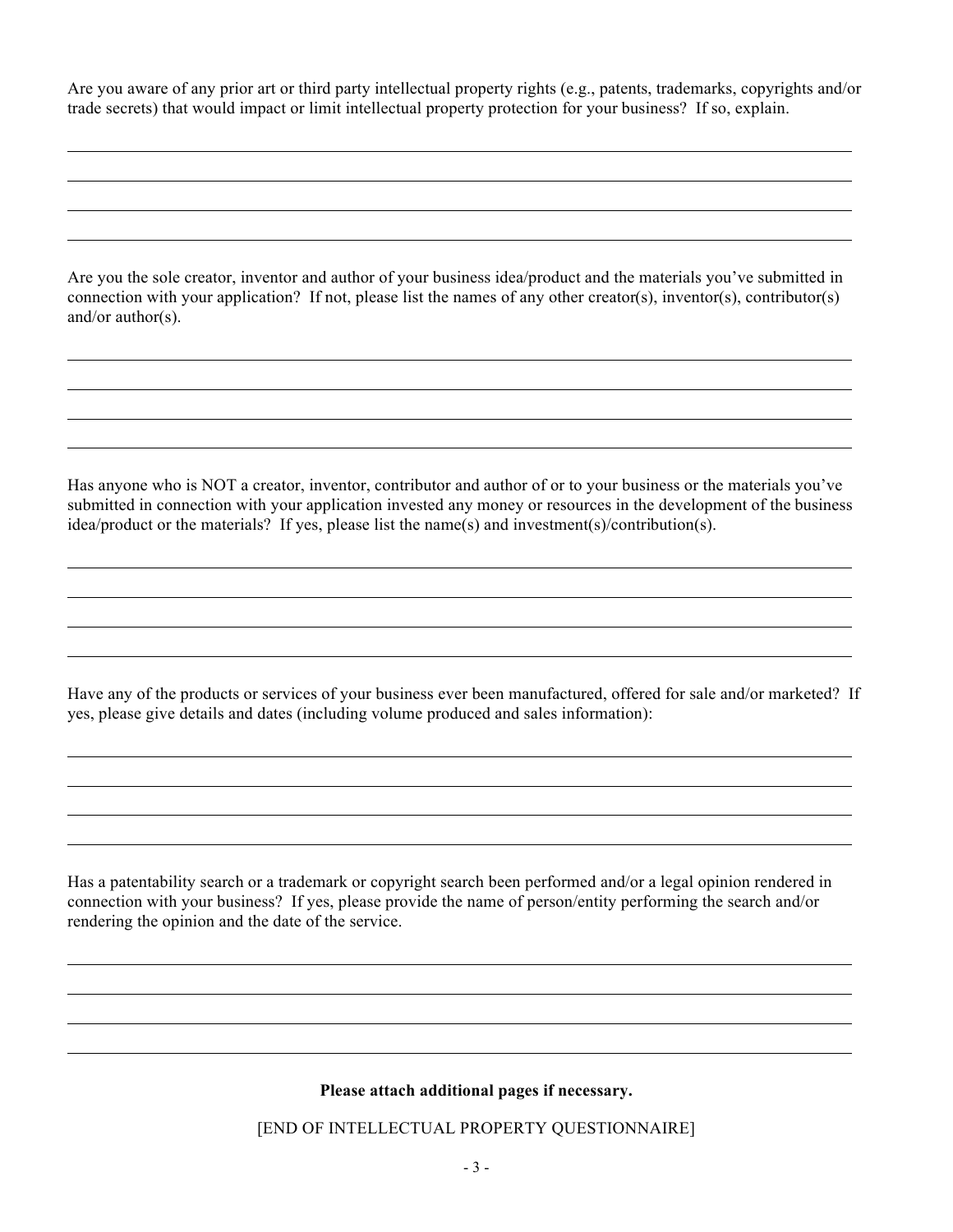## **AUDITION RELEASE**

## **PLEASE READ, SIGN AND DATE the following.**

In consideration for my possible appearance in the reality-based competition television series currently entitled "Shark Tank" ("**Series**") and for other good and valuable consideration, the receipt and sufficiency of which are hereby acknowledged, I (including any entity set forth below) hereby agree as follows ("**Agreement**"):

**1. Eligibility Requirements**. I hereby represent and warrant that: (i) I am 18 years of age (or the age of majority in the state in which I reside) or older; (ii) I am a legal resident of the United States; (iii) neither I nor any of my immediate family members or anyone living in my household may be or has been within the past two (2) years employees, contractors, officers, directors or agents of any of the following: (a) Finnmax LLC ("**Producer**"), One Three Television, LLC ("**OTT**"), any entity owned, controlled or affiliated with Mark Burnett, Sony Pictures Television Inc. ("**SPT**"), American Broadcasting Companies, Inc. ("**ABC**"), or any parent, subsidiary, affiliated or related entity of any of the foregoing, (b) any person or entity involved in the development, production, distribution or other exploitation of the Series or any variation thereof, (c) any known major sponsor of the Series or its advertising agency or (d) any person or entity supplying services or prizes to the Series; (iv) I am not currently a candidate for public office and agree that I will not become a candidate for public office from the date of this Agreement until one (1) year after the initial broadcast of the last episode of the Series in which I appear; (v) I have not been convicted of a felony; and (vi) I shall voluntarily submit to a background check if requested by Producer. I acknowledge that Producer reserves the right at any time to render ineligible any person who Producer determines, in its sole discretion, is sufficiently connected with the production, administration, or distribution of the Series such that his or her participation in the Series could create the appearance of impropriety. I further understand and agree that Producer reserves the right to change any of the eligibility requirements at any time.

**2. Grant of Rights**. In consideration for my possible appearance in the Series and for other good and valuable consideration, the receipt and sufficiency of which are hereby acknowledged, I (including any entity set forth below) hereby grant Producer and each of its respective employees, contractors, agents, representatives, officers, directors, assignees (including, without limitation, SPT), designees, licensees (including, without limitation, ABC and any television network and television stations which exhibit the Series or which has the right to exhibit the Series (collectively "**Network**")) and affiliated and related entities the following:

- a. The absolute and irrevocable right and permission (but not the obligation) to interview me, audition me, photograph, film, tape and otherwise visually, audiovisually and/or by audio means record me and/or my voice ("**Likeness**") by any method whatsoever in and in connection with the Series and the business activities of Producer and Network.
- b. The absolute and irrevocable right and permission (but not the obligation) to photograph, film, tape and otherwise visually, audiovisually and/or by audio means record any idea, product, invention, service or business owned or controlled by me, including without limitation any names, logos, artwork, packaging, trademarks and service marks related thereto, (collectively "**Business Indicia**") by any method whatsoever in and in connection with the Series and the business activities of Producer, SPT and Network.
- c. All rights of every kind and character whatsoever, whether now known or hereafter devised, in perpetuity throughout the universe in and to (i) any and all footage, tapes and/or other recordings taped, filmed, photographed, recorded and/or otherwise produced hereunder depicting me and any performances or actions made by me, (ii) material supplied by me (whether scripted or unscripted, written, spoken, sung, or otherwise uttered or expressed by me) and information given by me and/or captured on any such footage, tapes, and/or recordings ("**Statements**"), and (iii) all of the results and proceeds thereof (collectively, (i), (ii) and (iii) shall be referred to as the "**Material**"). I acknowledge that the Material is specially ordered by Producer for use as part of an audiovisual work and shall be considered a work made for hire for Producer, and therefore Producer shall be the author and copyright owner thereof for all purposes throughout the universe in perpetuity. To the extent that such Material is not deemed a work-for-hire in any jurisdiction, I irrevocably assign, transfer and convey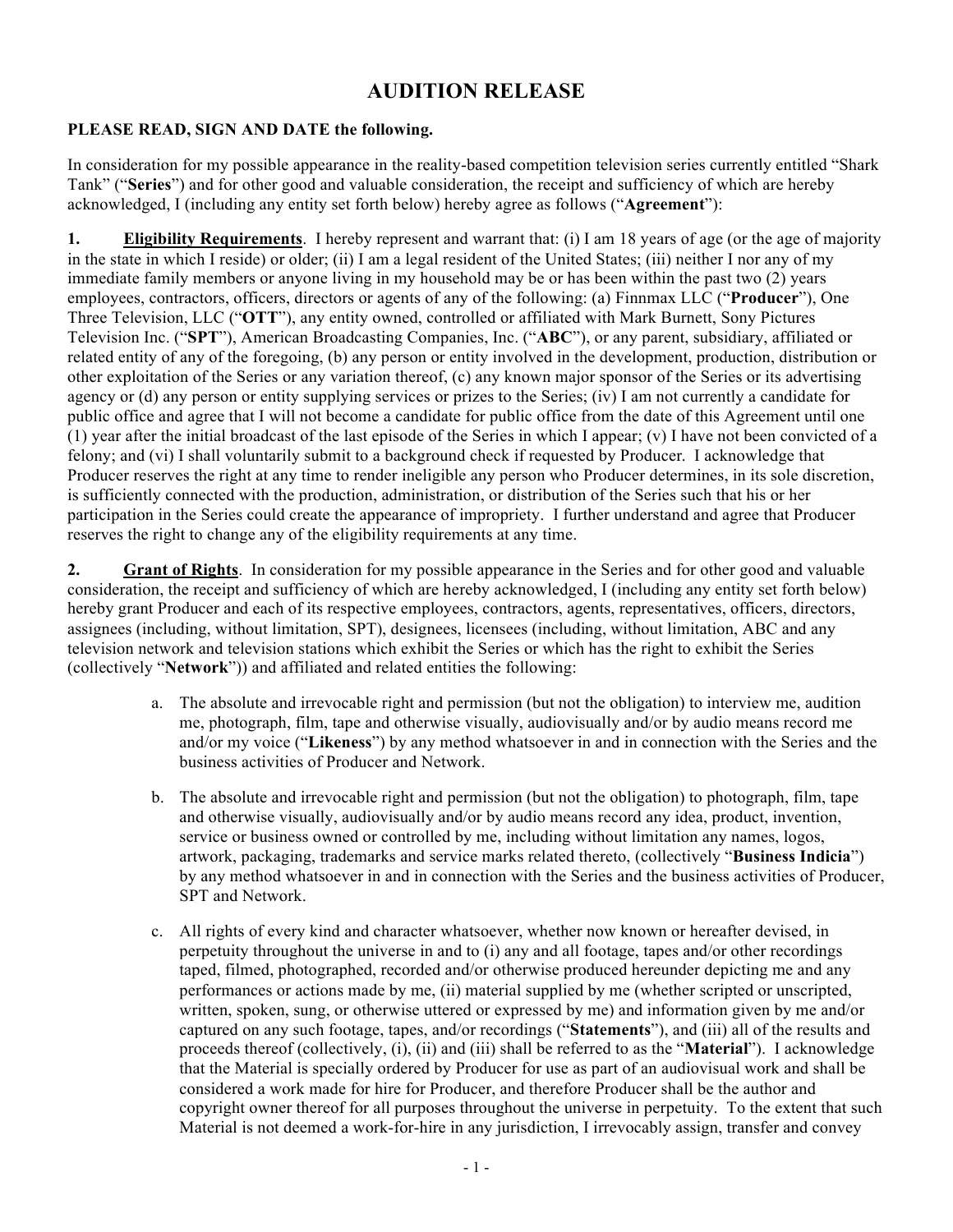such Material to Producer including, without limitation, all copyrights, renewals, and extensions of copyrights therein, in all media now known or hereafter devised, throughout the universe in perpetuity. For the avoidance of doubt, the Material shall include neither the Business Indicia nor any other intellectual property relating to my business.

- d. The irrevocable right to reproduce, edit, dub, subtract from, add to, modify or juxtapose the Likeness, Business Indicia, Statements and/or Material in any manner and to combine them with any other material. I understand, acknowledge and agree that Producer shall have no obligation to use any of the Likeness, Business Indicia, Statements and/or Material in or in connection with the Series.
- e. The irrevocable, perpetual, nonexclusive right to use, copy, digitize, sublicense, transmit, distribute, publicly perform, publish, display, and make any other uses of the Likeness, Business Indicia, Statements, whether or not embodied in the Material, in any media now known or hereafter devised, throughout the universe, in and in connection with the Series, including without limitation the advertising, promotion, marketing or exploitation of the Series (including without limitation commercial tie-ins and the exploitation of any allied, ancillary and subsidiary rights in and to the Series), and the business activities of Producer, SPT and Network.
- f. I understand, acknowledge and agree that Producer may exercise any aspect of the foregoing granted rights without review by, compensation to, or approval by me or any other party, except as prohibited by law.
- g. I grant the rights hereunder whether or not I am selected to participate as a contestant in the Series in any manner whatsoever. Without limiting paragraph 4 below, I release Releasees (as that term is defined herein below) from any and all liability arising out of its use of the Likeness, Business Indicia, Statements and/or the Material, and I agree not to make any claim against Releasees as a result of the recording or use of the Likeness, Business Indicia, Statements and/or the Materials (including, without limitation, any claim that such use invades any right of privacy and/or publicity and/or any claims based on defamation, libel and/or false light and/or copyright, trademark or patent infringement).

**3. Representations and Warranties**. I hereby represent and warrant that: (i) I, alone or in concert with any collaborators listed below (collectively "**Collaborators**"), have the right to grant the rights granted hereunder; (ii) I, alone or in concert with any Collaborators, have the right to enter into this Agreement; (iii) I, alone or in concert with any Collaborators, own and control all rights in and to the idea, product, invention, service or business that I desire to present as part of my participation in the Series; (iv) the consent of no other person, firm, corporation or labor organization (other than any Collaborators) is required to make my desired presentation or to enable Producer to use the Likeness, Business Indicia, Statements and the Material as described herein; (v) Producer's use of the Material, Business Indicia, Statements and Likeness hereunder will not violate the rights of any third party other than any Collaborators; (vi) Producer shall have the right to use the Material free and clear of any claims for royalties, residuals or other compensation, either by virtue of this Agreement or any guild or union agreement, which I acknowledge does not govern my relationship with Producer; (vii) I have answered all questionnaire and application questions completely, honestly and accurately, and I acknowledge that if any of the foregoing information is found to be false, that this will be grounds for my dismissal from the Series participant selection process and/or from the Series, if selected; and (viii) I understand and agree that all decisions by the Producer concerning the selection of the participants are final and not subject to challenge or appeal.

**4. Confidentiality**. Without the express prior written consent of Producer, I shall not at any time, reveal, report, publish or disclose any information or trade secrets obtained or learned by me about the Series, including, without limitation, any information concerning or relating to the Series, the participants, the events contained in the Series, any ideas, products, inventions, services or businesses presented by any participant in connection with the Series or the outcome of the Series or any episode or presentation associated therewith (collectively, "**Confidential Information**"). This confidentiality obligation shall remain in place whether or not I am selected to participate in the Series, and shall continue both during and after my participation in the participant selection and, if I am selected as a participant, my participation in the Series, and shall continue regardless of whether or not an episode of the Series has been broadcast which may include some or all of the Confidential Information. I further agree that any Confidential Information of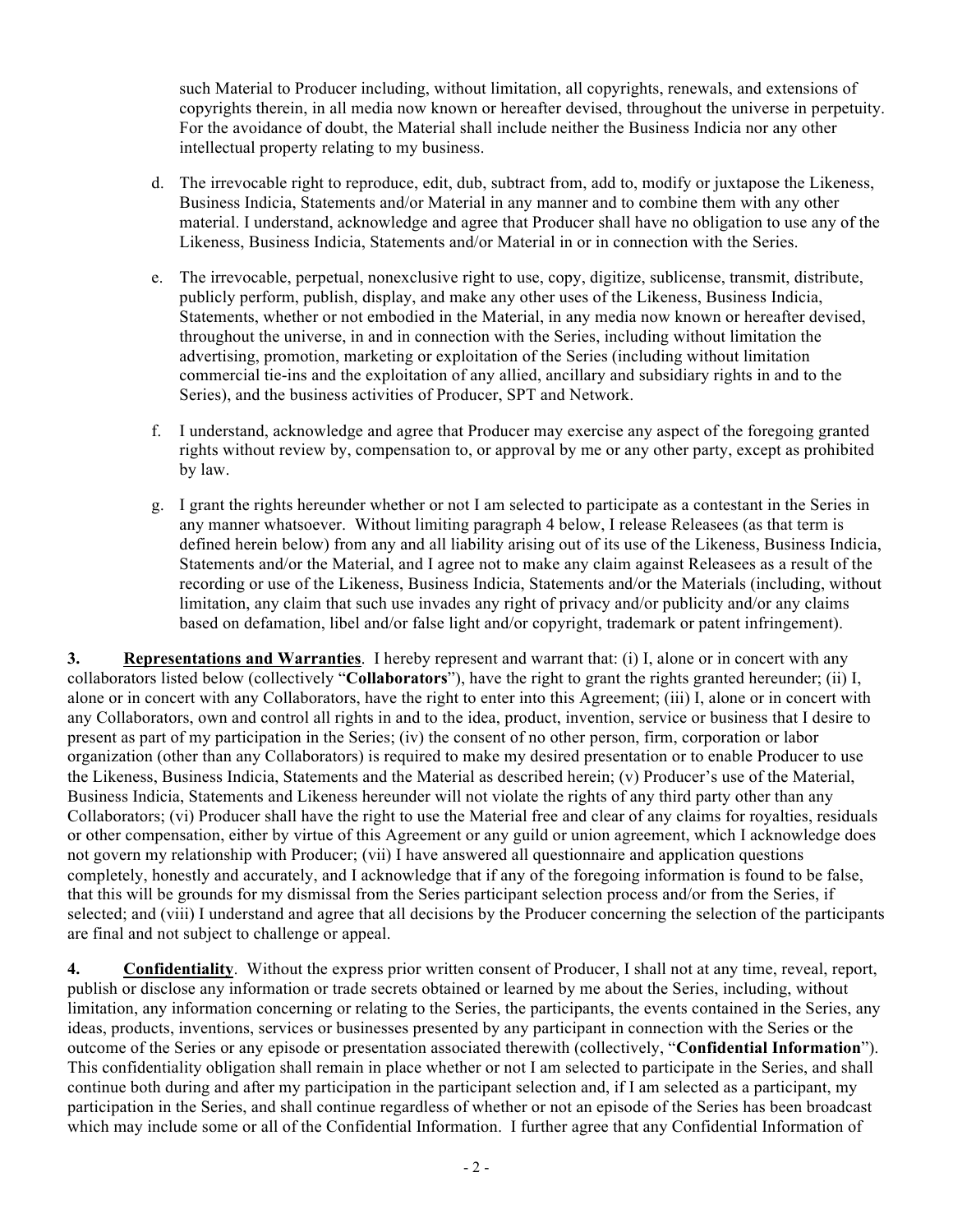which I become aware will only be used for the express and exclusive purposes for which Producer has instructed me to use the Confidential Information.

**5. General Release**. To the maximum extent permitted by law, I, my heirs, next of kin, spouse, guardians, legal representatives, executors, administrators, successors and assigns (collectively "**Releasing Parties**") hereby irrevocably and unconditionally release and covenant not to sue Producer, OTT, SPT, ABC, their respective parent, subsidiary, affiliated and related entities, their successors, licensees, assigns, and their respective directors, officers, shareholders, members, employees, agents and representatives (collectively "**Releasees**") from any and all claims, actions, damages, liabilities, losses, costs and expenses of any kind (including, without limitation, attorneys' fees) (collectively "**Claims**") arising out of, resulting from, or by reason of my application for and/or participation in or in connection with the Series, including, without limitation, any travel I undertake in connection with my participation in the Series, any exploitation, distribution, exhibition, advertising and/or promotion of the Series or my appearance on the Series, any disclosure of my idea, product, invention, service or business, the failure of the Producer to select me as a participant, the cancellation of the Series, the negotiation, entry into or breach of any agreement between any venture capitalist "shark" and me (whether during or after the production of the Series and whether or not such negotiation culminates in a binding agreement), or the exercise by Producer or anyone else of any rights granted by me under this Agreement, on any legal theory whatsoever (including without limitation personal injury, property damage, violation of privacy and publicity rights, false light, defamation, intentional or negligent infliction of emotional distress, products liability, breach of express or implied contract, breach of any statutory or other duty of care owed under applicable laws, infringement of copyright, trademark or patent, loss, limitation or reduction of any intellectual property rights and loss of earnings or potential earnings).

**6. Limitation of Remedies**. Without limiting any provision of this Agreement, my remedies for any breach of this Agreement by Producer or others will be limited to an action at law for damages (if any), and in no event will I be entitled to rescind this agreement or seek injunctive or any other equitable relief (including without limitation through any arbitration proceeding) in connection therewith.

**Initial Here:** 

**7. Release of Unknown Claims**. I acknowledge that there is a possibility that after my execution of this Agreement, I may discover facts or incur or suffer claims which were unknown or unsuspected at the time this Agreement was executed and which, if known by me at that time, may have materially affected my decision to execute this Agreement. I acknowledge and agree that by reason of this Agreement, and the release of liability contained herein, I am assuming any risk of such unknown facts and such unknown and unsuspected claims. I have been advised of the existence of Section 1542 of the California Civil Code which provides:

A GENERAL RELEASE DOES NOT EXTEND TO CLAIMS WHICH THE CREDITOR DOES NOT KNOW OR SUSPECT TO EXIST IN HIS OR HER FAVOR AT THE TIME OF EXECUTING THE RELEASE WHICH, IF KNOWN BY HIM OR HER, MUST HAVE MATERIALLY AFFECTED HIS OR HER SETTLEMENT WITH THE DEBTOR.

Notwithstanding Section 1542 of the California Civil Code, this Agreement shall constitute a full release of liability in accordance with its terms. I and the Releasing Parties knowingly and voluntarily waive the provisions of Section 1542, as well as any other statute, law or rule of similar effect, and acknowledge and agree that this waiver is an essential and material term of this Agreement and that without such waiver, Producer would not have accepted this Agreement or my application.

**8. Indemnity**.I, individually and on behalf of the Releasing Parties, agree to defend (at indemnitees' option), indemnify and hold harmless the Releasees from any and all Claims caused by or arising out of my application for and/or participation in and in connection with the Series, including, without limitation, any of the following: (i) any statement, action or omission made or taken by me or anyone else during or in connection with or relating to the Series; (ii) my failure to follow the instructions of Producer, Network, any of their officers, agents, representatives or employees, or anyone connected with the Series; (iii) my breach of any of my representations, warranties, undertakings, promises or obligations pursuant to this Agreement or the Series Rules (as may be promulgated and amended from time to time); (iv) my possession or use of any prize or investment; or (v) the use by Producer or Network or any of their respective licensees or assigns of any of the rights I have granted herein.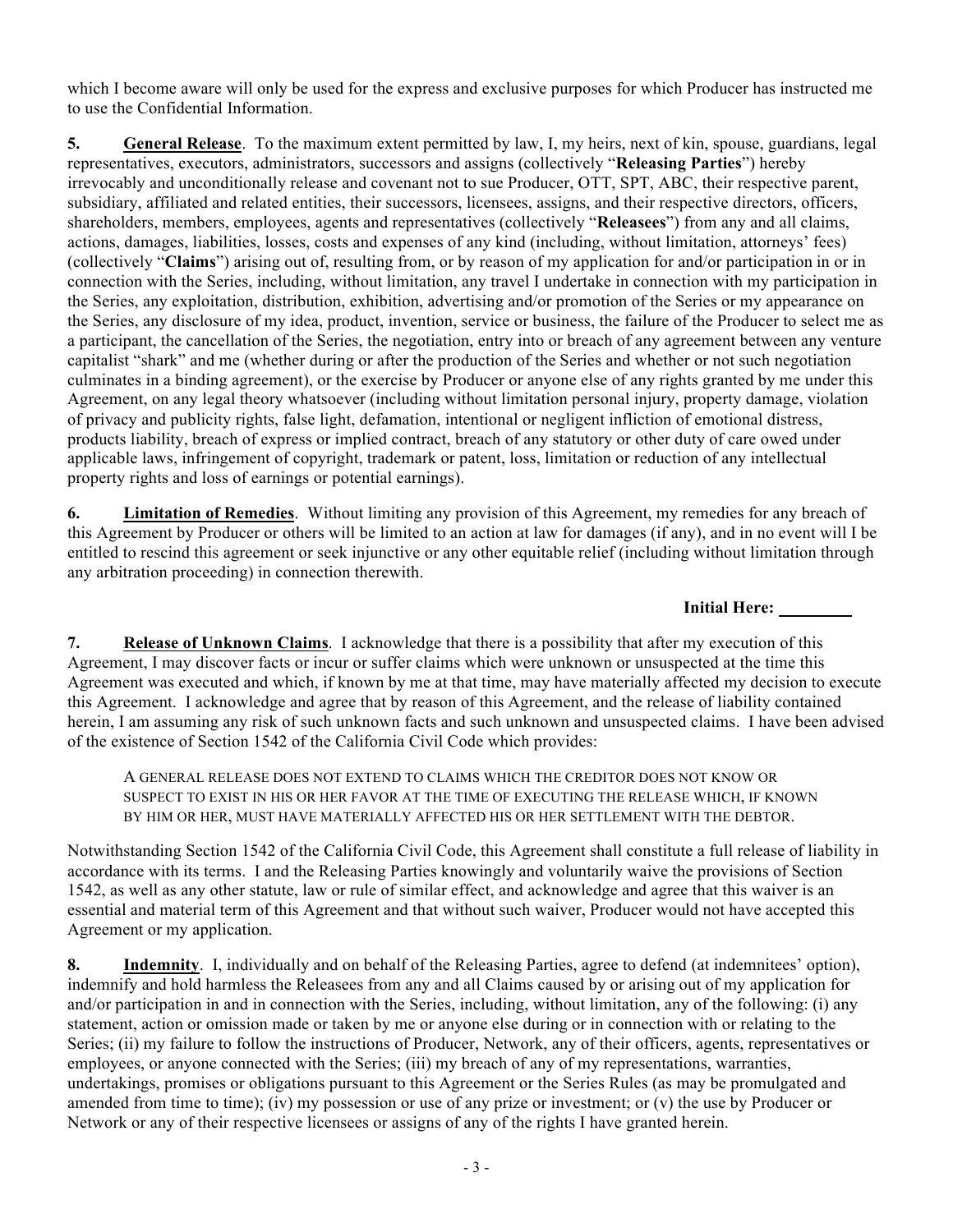**9. Governing Law**. This Agreement shall be deemed to be entered into in Los Angeles County, California, and shall be governed by and interpreted in accordance with the laws of the State of California applicable to agreements executed and fully carried out within California (but not its conflict of laws principles).

**10. Dispute Resolution/Binding Arbitration**. Both Producer, on behalf of itself, SPT and Network, and I acknowledge, understand and agree that any action, proceeding or litigation concerning this Agreement or my appearance or participation in the Series may only be brought in Los Angeles County, California, and that, subject to the arbitration proceeding below, the courts of Los Angeles County, California, shall have exclusive jurisdiction over me and the subject matter of any such proceeding. The parties agree that any and all disputes, controversies or claims arising under or relating to this Agreement or any of its terms, including without limitation the applicability of this arbitration provision, any effort by any party to enforce, interpret, construe, rescind, terminate or annul this Agreement, or any provision thereof, and any and all disputes or controversies arising under or relating to my possible appearance or participation in the Series that are not otherwise barred or released pursuant to the terms of this Agreement (collectively, "**Matters**"), and cannot be resolved through direct discussions, the parties agree to endeavor first to resolve by mediation conducted in the County of Los Angeles by JAMS or its successor ("**JAMS**"). If any Matter is not resolved, as set forth above, the parties then agree that it shall be resolved by binding arbitration conducted in accordance with the Streamlined Arbitration Rules and Procedures of JAMS through its Los Angeles, California office, in accordance with California law. Any such arbitration shall be conducted by a single, neutral arbitrator, who shall also be a retired judge of a state or federal court, experienced in entertainment disputes, and selected from the JAMS' panel of arbitrators proffered by its Los Angeles, California office. If the parties cannot agree upon an arbitrator after good faith discussion, the arbitrator shall be chosen by JAMS pursuant to the requirements of this paragraph. The parties agree that the arbitrator's ruling in the arbitration shall be final and binding and not subject to appeal or challenge. The parties further agree that the arbitration proceedings, testimony, discovery and documents filed in the course of such proceedings, including the fact that the arbitration is being conducted, must be treated as confidential and must not be disclosed to any third party to such proceedings, except the arbitrator(s) and their staff, the parties' attorneys and their staff, and any experts retained by the parties; provided that such arbitrator(s) and their staff, the JAMS and its staff, the parties' attorneys and their staff, and any experts retained by the parties. The Federal Arbitration Act (9 U.S.C. § 1, et seq.) or its successor statute shall apply and govern the enforcement of this arbitration clause. **By agreeing to arbitration, the parties acknowledge that they have waived the right to a jury trial.** I further acknowledge and agree that the business realities of television productions of this nature, including the Series, create special circumstances for which Producer must be able to maintain its ability to seek injunctive relief and/or other equitable and/or provisional remedies. Accordingly, the parties agree that nothing in this paragraph or in any of the applicable rules of JAMS, shall prevent Producer, SPT or Network from seeking provisional relief outside of arbitration. For example, a participant's premature or threatened disclosure in violation of the confidentiality provisions of this Agreement could result in a reduction of audience interest or other diminution in the value of the Series or Producer's, SPT's or Network's rights hereunder, which would cause Producer, SPT and Network irreparable injury and damage that could not be reasonably calculated or adequately compensated by damages in an action at law. I hereby expressly agree that Producer, SPT and Network shall be entitled to injunctive and other equitable relief pursuant to California Code of Procedure section 1281.8 and any successor or similar statute.

**11. Severability, Assignment**. Without limiting the foregoing, any provision of this Agreement that is invalid, illegal, or unenforceable in any jurisdiction will, as to that jurisdiction, be ineffective only to the extent of such invalidity, illegality or unenforceability, without affecting in any way the remaining provisions hereof in such jurisdiction or rendering that or any other provision of this Agreement invalid, illegal or unenforceable in any other jurisdiction. Producer (and its assignees and licensees) may freely assign, in whole or in part, any of their rights or obligations under this Agreement. I may not assign any of my rights or obligations under this Agreement.

**12. Entire Agreement**. In signing this Agreement, I have not relied on any representations or other statements that are not contained herein. No promises have been made to me other than as expressly set forth herein. This Agreement shall supersede and replace all prior and contemporaneous oral, written and electronic communications, understandings and agreements between Producer and me relating to the subject matter hereof. This Agreement sets forth the entire agreement between Producer and me with respect to the subject matter hereof and may not be altered or amended except by a writing signed by both parties.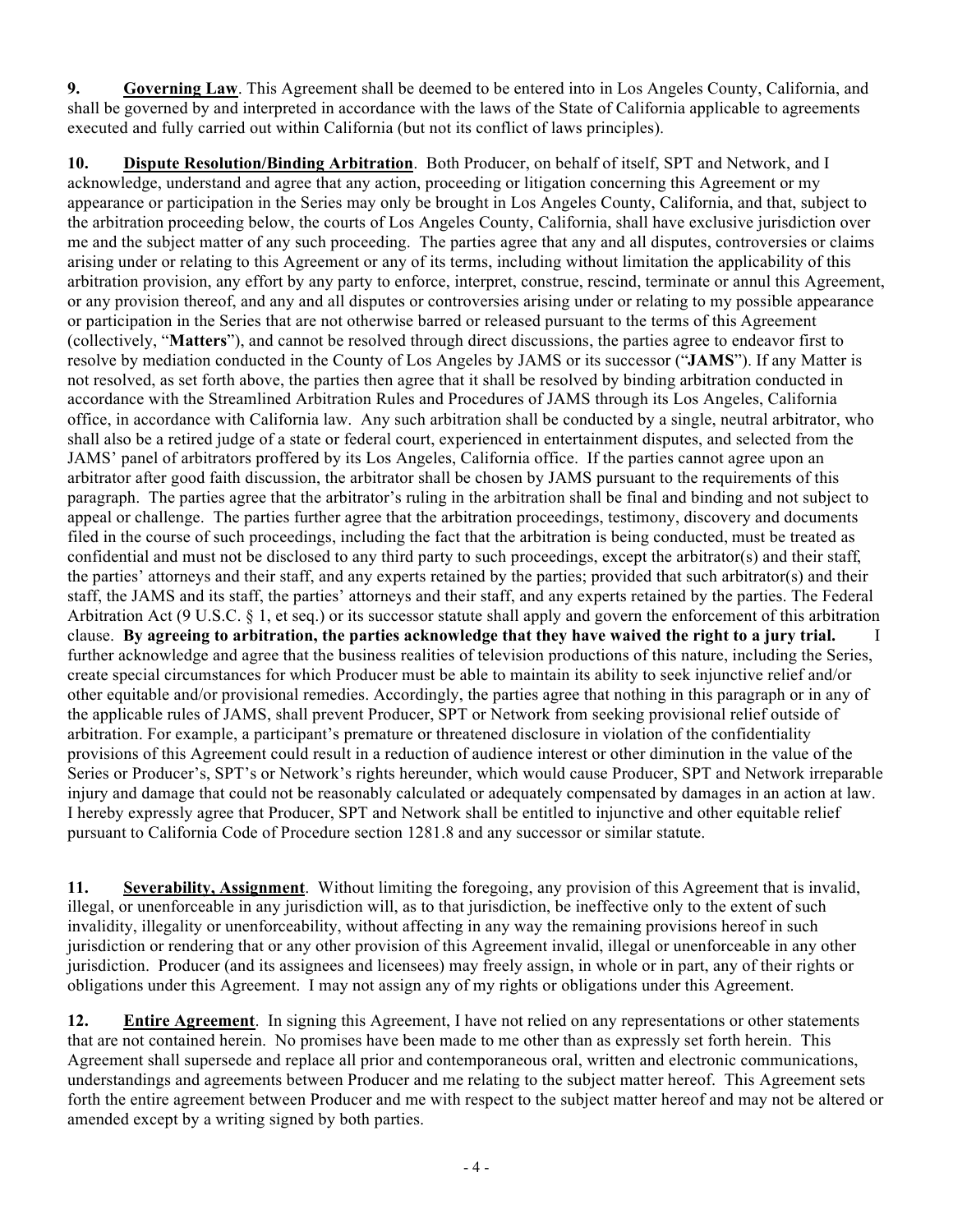**13. Modification or Amendment**. This Agreement cannot be changed, amended, modified or terminated except in writing signed by Producer and me.

**14. Waiver**.Any waiver of any term of this Agreement in a particular instance shall not be a waiver of such term for the future. I agree that the invalidity or unenforceability of any part of this Agreement shall in no way affect the validity or enforceability of any other part thereof.

I declare under penalty of perjury that all statements made by me in this Agreement are true. The name given below is my legal name. Any other name(s) or alias(es) used by me within the past seven years are also noted below. I have been given ample opportunity to read, and have carefully read, this entire Agreement. I represent and warrant that I have had the opportunity to consult with my own legal counsel prior to signing, and I have either so consulted with my own counsel or, in the alternative, I have voluntarily and on my own accord declined such opportunity. By signing below, I am voluntarily and knowingly agreeing to the terms and conditions of this Agreement.

| Dated: |  |
|--------|--|
|        |  |
|        |  |
|        |  |
|        |  |
|        |  |
|        |  |
|        |  |
|        |  |
|        |  |

## **REMINDER: BE SURE TO INITIAL PARAGRAPH 6.**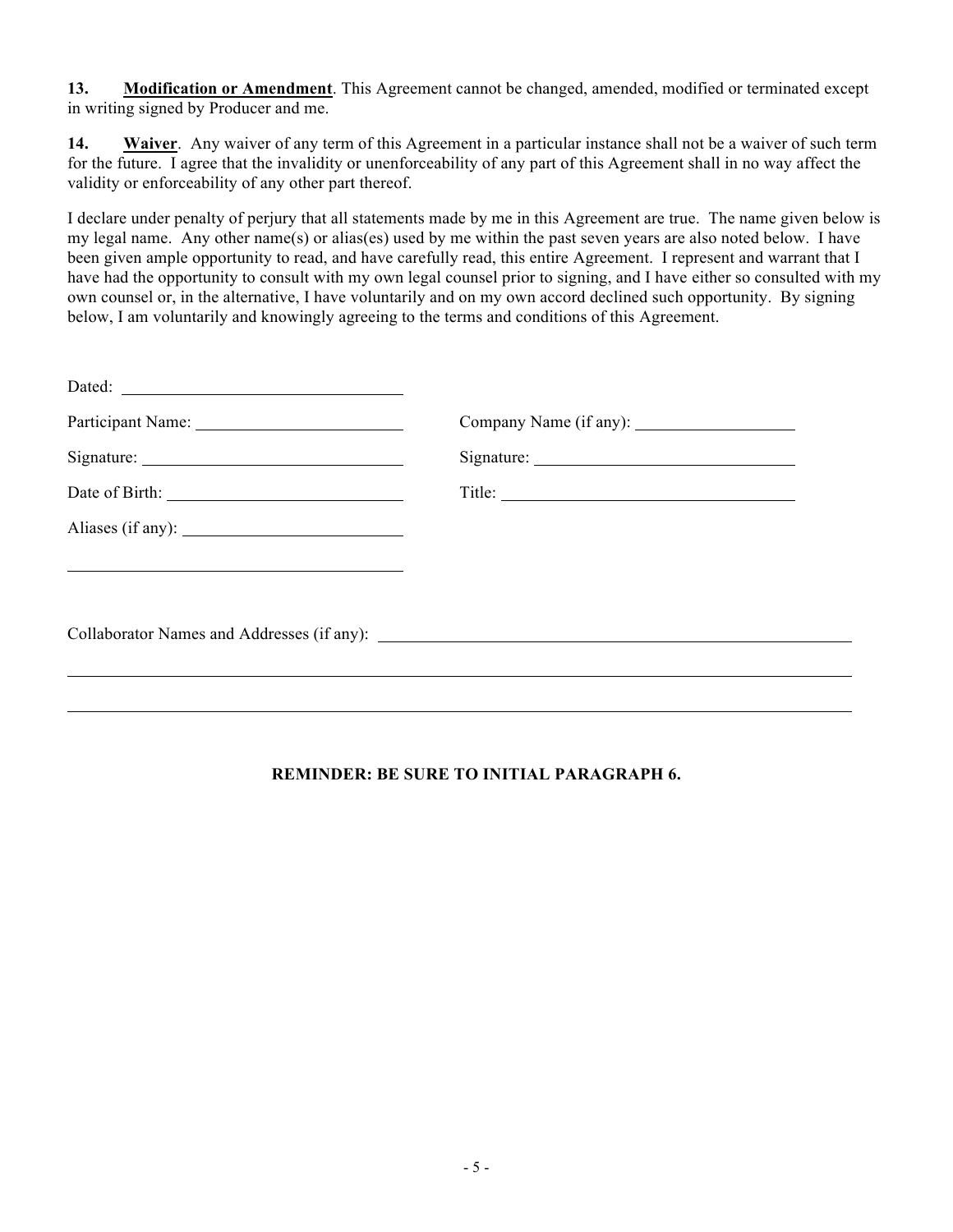## **SUBMITTED MATERIALS RELEASE**

Date:

Finnmax LLC ("**Producer**") 3000 Olympic Blvd. Santa Monica, California 90404 Attn: Shark Tank

Ladies & Gentlemen:

I (which term shall include any entity or collaborators set forth below) would like to be considered as a participant on the reality-based competition television series currently entitled "Shark Tank" ("**Series**"). Accordingly, I desire to submit material, including without limitation video, photographs, jingles, information contained in my Applicant Questionnaire, Business Details Questionnaire and Intellectual Property Questionnaire, any names, logos, artwork, packaging, trademarks and service marks related to the business I may present as part of my potential participation in the Series (collectively "**Business Indicia**") and any other material that I provide or may provide in connection with the Series (all of the foregoing herein called "**Submitted Material**"), owned and/or controlled by me so as to offer Producer the opportunity to decide whether Producer wants to consider me to be a participant ("**Participant**") on the Series, and with respect to Producer's possible use of the Submitted Material in the television, entertainment and advertising fields.

I acknowledge and agree that, but for my agreement to the terms set forth herein, Producer would not agree to accept for consideration or review the Submitted Material. Accordingly, for good and valuable consideration, the receipt and sufficiency of which are hereby acknowledged, I hereby acknowledge and agree to the following ("**Agreement**"):

1. I acknowledge and agree that, if Producer selects me for further consideration in the Participant selection process, I will complete and execute further agreements requested by Producer or Series distributors, (collectively "**Participant Agreements**"). I acknowledge and agree that (a) unless and until I execute such Participant Agreements, Producer will not consider me as a possible Participant for the Series and (b) Producer is accepting my Submitted Material in reliance on my completion and execution of the Participant Agreements.

2. I shall not receive any compensation or credit for submitting the Submitted Material to Producer and understand that Producer may view the Submitted Material.

3. I hereby grant to Producer, One Three Television, LLC ("**OTT**"), Sony Pictures Television Inc. ("**SPT**"), American Broadcasting Companies, Inc. ("**ABC**"), and their respective parents, subsidiaries, successors, assigns, affiliated and related entities, licensees, and the respective owners, officers, directors, members, contractors, agents and employees of each of the foregoing, as well as any television network, television stations and other media exhibitors that exhibit or have the right to exhibit the Series (collectively "**Releasees**") the perpetual, irrevocable right and license to distribute, broadcast, and otherwise exploit the Submitted Material, gratis, throughout the universe, in any and all manners, formats and media, whether now known or hereafter devised, in and in connection with the Series or otherwise, including, without limitation, the non-exclusive, fully paid, universal license to use, copy, digitize, sublicense, transmit, distribute, publicly perform, publish, delete or display such Submitted Material, or any portion thereof, in any media now known or hereafter devised including, without limitation, the Series. I authorize the Releasees, and any entities affiliated, related or in privity with Releasees, to utilize on a non-exclusive basis, throughout the universe, in perpetuity and in any manner they see fit, the Submitted Material (including without limitation use in advertising, publicity, marketing, promotional and commercial tie-in purposes in connection with the Series, all allied, ancillary and subsidiary rights therein and thereto, or any other use in connection with the Series in all media now known or hereafter devised), and to make derivative works from such materials. I agree that such use shall be freely assignable by Producer and that Producer and Producer's assignees and licensees shall have no obligations whatsoever to me (including without limitation no obligation to make any payments to me or to obtain my approval). I hereby grant Producer permission to and Producer shall have the right and sole discretion to edit, alter, modify or change any part of the Submitted Material for any reason in connection with Producer's (or Producer's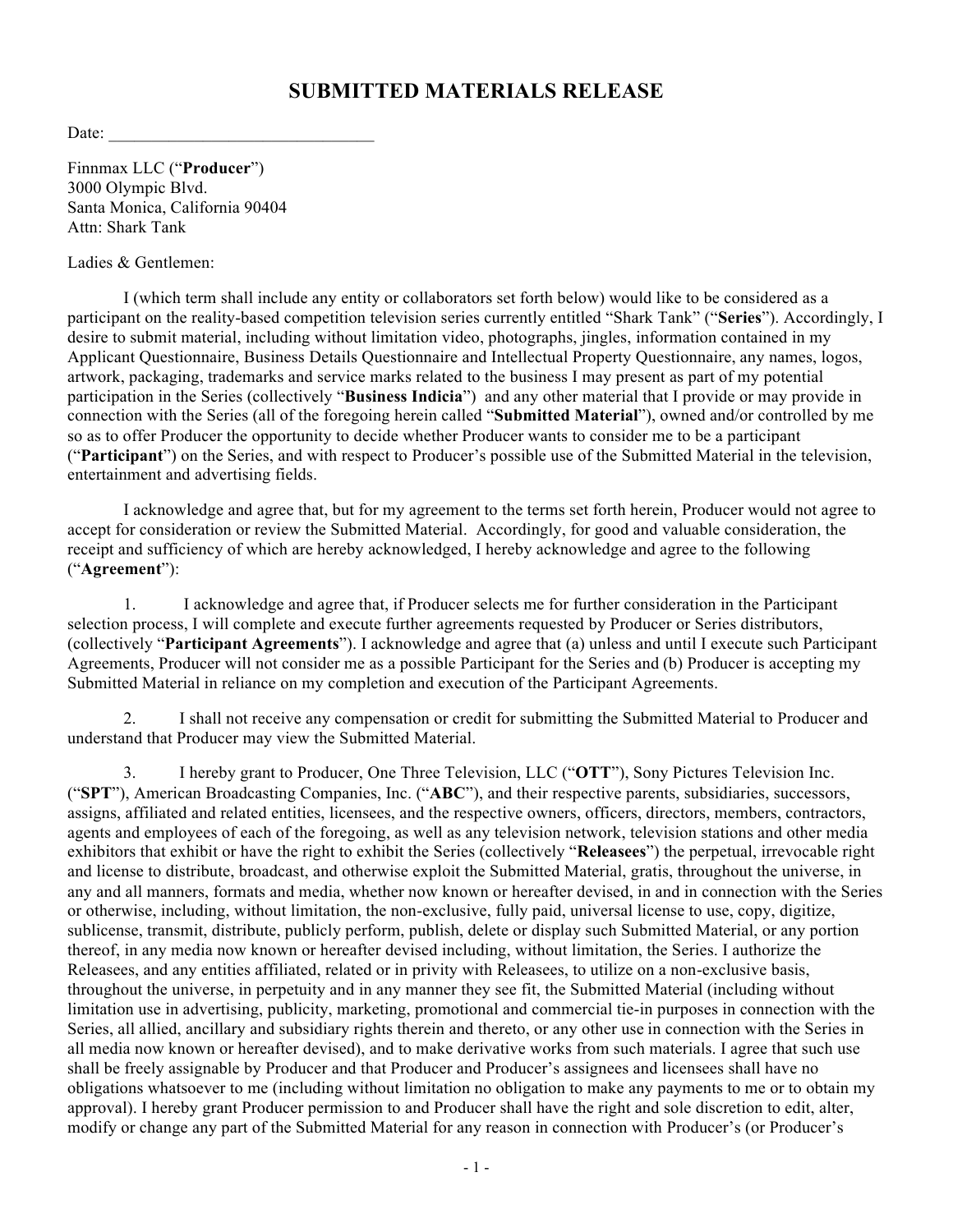assignee's or licensee's) use thereof. It is hereby understood and agreed that the licenses granted in this paragraph shall be exclusive to Releasees from the date hereof through and until six (6) months after the initial broadcast of the final episode of the cycle of the Series for which I would like to be considered as a Participant (regardless of whether Producer selects me to be a Participant on the Series) and non-exclusive thereafter; provided that Producer's license with respect to Business Indicia shall be non-exclusive.

4. I recognize the possibility that the Submitted Material may be identical with or similar to material which has or may come to Releasees and/or Releasees' affiliated or related entities from other sources. Receiving identical or similar material has given rise to litigation in the past so that unless Releasees can obtain adequate protection in advance, Releasees will refuse to consider or post the Submitted Material. The protection for Releasees must be sufficiently broad to protect Releasees and all related parties, including without limitation Releasees' parent, subsidiary, affiliated and related entities and their respective officers, directors, shareholders, employees, contractors, agents, representatives, broadcasters, distributors, licensees, assigns, and all parties to whom the foregoing submit material or have been or may be involved in developing, financing or exploiting materials and properties generally. Accordingly, as a further inducement to Producer to examine the Submitted Material and to consider me for selection as a Participant, I represent, warrant and agree, as follows:

a. I acknowledge that the Submitted Material is submitted voluntarily and not in confidence or in trust and that no confidential or fiduciary relationship is intended or created between Producer and me by reason of such submission or otherwise. Nothing in this Agreement, or the submission of the Submitted Material, shall be deemed to place Producer in any worse position than any member of the public with respect to the Submitted Material. Accordingly, without limiting any of the rights and releases I have granted herein, any part of the Submitted Material which could be freely used by any member of the public may be used by Producer without liability to me or any other party claiming from or through me.

b. I understand and agree that Releasees' use of material similar to or identical with the Submitted Material or containing features or elements similar to or identical with those contained in the Submitted Material shall not obligate Releasees to negotiate with me nor entitle me to any compensation or other entitlement if Releasees determine that Releasees have an independent legal right to use such other material (either because, e.g., such features or elements were not new or novel, or were not originated by me, or were or may hereafter be independently created by or submitted to Releasees).

5. I represent and warrant that the description provided above is true and accurate and that (i) I either solely own the Submitted Material, free of any lien or encumbrance, or have obtained all necessary rights to grant Releasees the right and/or to permit Releasees to use the Submitted Material in connection with the Series or otherwise, in any and all media, now known or hereafter devised, through the universe in perpetuity, and that I have all production, distribution and/or exploitation rights in and to the Submitted Material, including without limitation all rights to the likenesses, names, voices and biographical information incorporated in the Submitted Material, any locations, any artwork, any logos or other intellectual property, and any and all other elements or content in the Submitted Material; (ii) it is original with me and not based on any other material or source; (iii) the use and exploitation thereof will not violate or infringe any third party rights; and (iv) I have the right to submit and to offer such material to Releasees without obligation to any third party, and the consent of no other person or entity is required for Releasees to fully exploit the Submitted Material as provided herein. I further represent that I am the sole copyright owner in all music and scoring incorporated in the Submitted Material as set forth herein or have obtained all necessary rights to grant Releasees the right and/or to permit Releasees to use all music and scoring incorporated therein. I further represent and warrant that I will not assert, maintain or assist other persons in asserting or maintaining against Releasees any claim, action, suit or demand of any kind or nature whatsoever related to the use of the Submitted Material, including without limitation those grounded upon copyright, trademark or patent infringement, invasion of privacy or publicity rights, other civil rights, or any other ground in connection with the use of the Submitted Material in the Series or in other productions. I further represent and warrant that I am competent to agree to all of the provisions in this Agreement.

6. I agree that no obligation of any kind is assumed by Releasees or may be implied against Releasees (including, without limitation, any obligation to pay money) by reason of Releasees' receipt or potential or actual review of the Submitted Material or any discussions or negotiations I may have. Without limiting the foregoing, I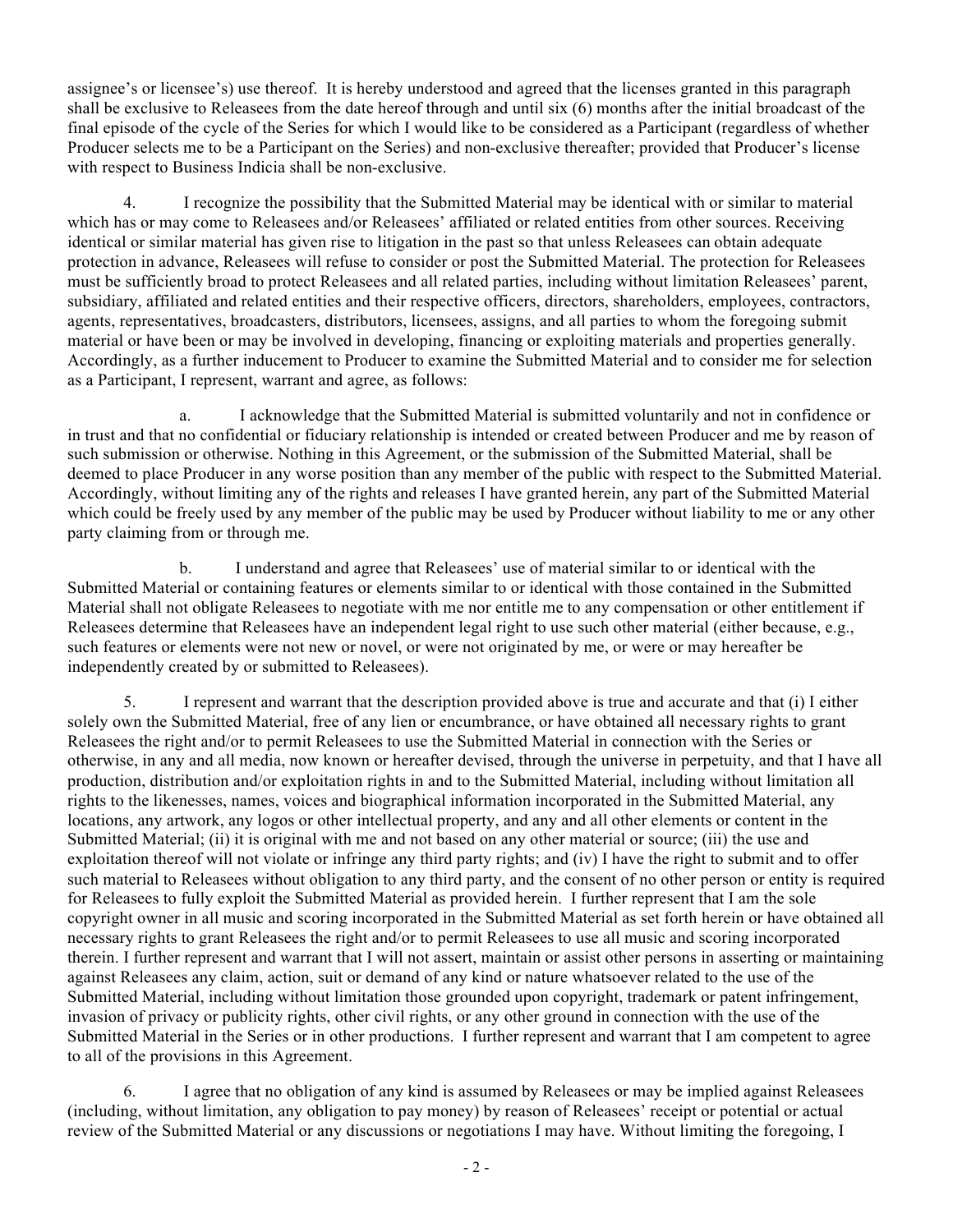specifically acknowledge and agree that (a) I do not and will not under any circumstances have or assert any so-called "idea submission," implied contract or similar claim against Releasees, and (b) Releasees are free to use (i.e., Releasees will not owe me any money or other obligation for using) any portion of the Submitted Material.

7. Both Producer, on behalf of itself, SPT and ABC, and I acknowledge, understand and agree that any action, proceeding or litigation concerning this Agreement or my appearance or participation in the Series may only be brought in Los Angeles County, California, and that, subject to the arbitration proceeding below, the courts of Los Angeles County, California, shall have exclusive jurisdiction over me and the subject matter of any such proceeding. I agree that any and all disputes, controversies or claims arising under or relating to this release or any of its terms, including without limitation the applicability of this arbitration provision, any effort by any party to enforce, interpret, construe, rescind, terminate or annul this release, or any provision thereof, and any and all disputes or controversies arising under or relating to my possible appearance or participation in the Series that are not otherwise barred or released pursuant to the terms of this Agreement (collectively, "**Matters**"), and cannot be resolved through direct discussions, I agree to endeavor first to resolve by mediation conducted in the County of Los Angeles by JAMS or its successor ("**JAMS**"). If any Matter is not resolved, as set forth above, I then agree that it shall be resolved by binding arbitration conducted in accordance with the Streamlined Arbitration Rules and Procedures of JAMS, through its Los Angeles, California office, in accordance with California law. Any such arbitration shall be conducted by a single, neutral arbitrator, who shall also be a retired judge of a state or federal court, experienced in entertainment disputes, and selected from the JAMS' panel of arbitrators proffered by its Los Angeles, California office. If the parties cannot agree upon an arbitrator after good faith discussion, the arbitrator shall be chosen by JAMS pursuant to the requirements of this paragraph. I agree that the arbitrator's ruling in the arbitration shall be final and binding and not subject to appeal or challenge. I further agree that the arbitration proceedings, testimony, discovery and documents filed in the course of such proceedings, including the fact that the arbitration is being conducted, must be treated as confidential and must not be disclosed to any third party to such proceedings, except the arbitrator(s) and their staff, JAMS and its staff, the parties' attorneys and their staff, and any experts retained by the parties. The Federal Arbitration Act (9 U.S.C. § 1, et seq.) or its successor statute shall apply and govern the enforcement of this arbitration clause. **By agreeing to arbitration, the parties acknowledge that they have waived the right to a jury trial**. I further acknowledge and agree that the business realities of television productions of this nature, including the Series, create special circumstances for which Releasees must be able to maintain its ability to seek injunctive relief and/or other equitable and/or provisional remedies. Accordingly, I agree that nothing in this paragraph or in any of the applicable rules of JAMS, shall prevent Releasees from seeking provisional relief outside of arbitration. For example, a participant's premature or threatened disclosure in violation of the confidentiality provisions of this Agreement could result in a reduction of audience interest or other diminution in the value of the Series or Releasees' rights hereunder, which would cause Releasees irreparable injury and damage that could not be reasonably calculated or adequately compensated by damages in an action at law. I hereby expressly agree that Releasees shall be entitled to injunctive and other equitable relief pursuant to California Code of Procedure section 1281.8 and any successor or similar statute.

8. I assume full responsibility for any loss of the Submitted Material for any reason including, without limitation, whether it is destroyed in connection with electronic submission (if permitted), mailed submission or otherwise. Releasees shall have no obligation to read or consider the Submitted Material or to return the Submitted Material to me.

9. I hereby release Releasees to the maximum extent allowed by law of and from any and all claims, costs, demands and liabilities of every kind whatsoever, known or unknown, that may arise in relation to the Submitted Material or by reason of any claim now or hereafter made by or through me or on my behalf (even though I realize that such might be based on facts or circumstances not now known or suspected by me to exist, which if known or suspected, would have materially affected our decision to enter into this agreement) that Releasees have used or appropriated the Submitted Material. I am aware of the existence of section 1542 of the California Civil Code, which provides:

A GENERAL RELEASE DOES NOT EXTEND TO CLAIMS WHICH THE CREDITOR DOES NOT KNOW OR SUSPECT TO EXIST IN HIS OR HER FAVOR AT THE TIME OF EXECUTING THE RELEASE, WHICH IF KNOWN BY HIM OR HER MUST HAVE MATERIALLY AFFECTED HIS OR HER SETTLEMENT WITH THE DEBTOR.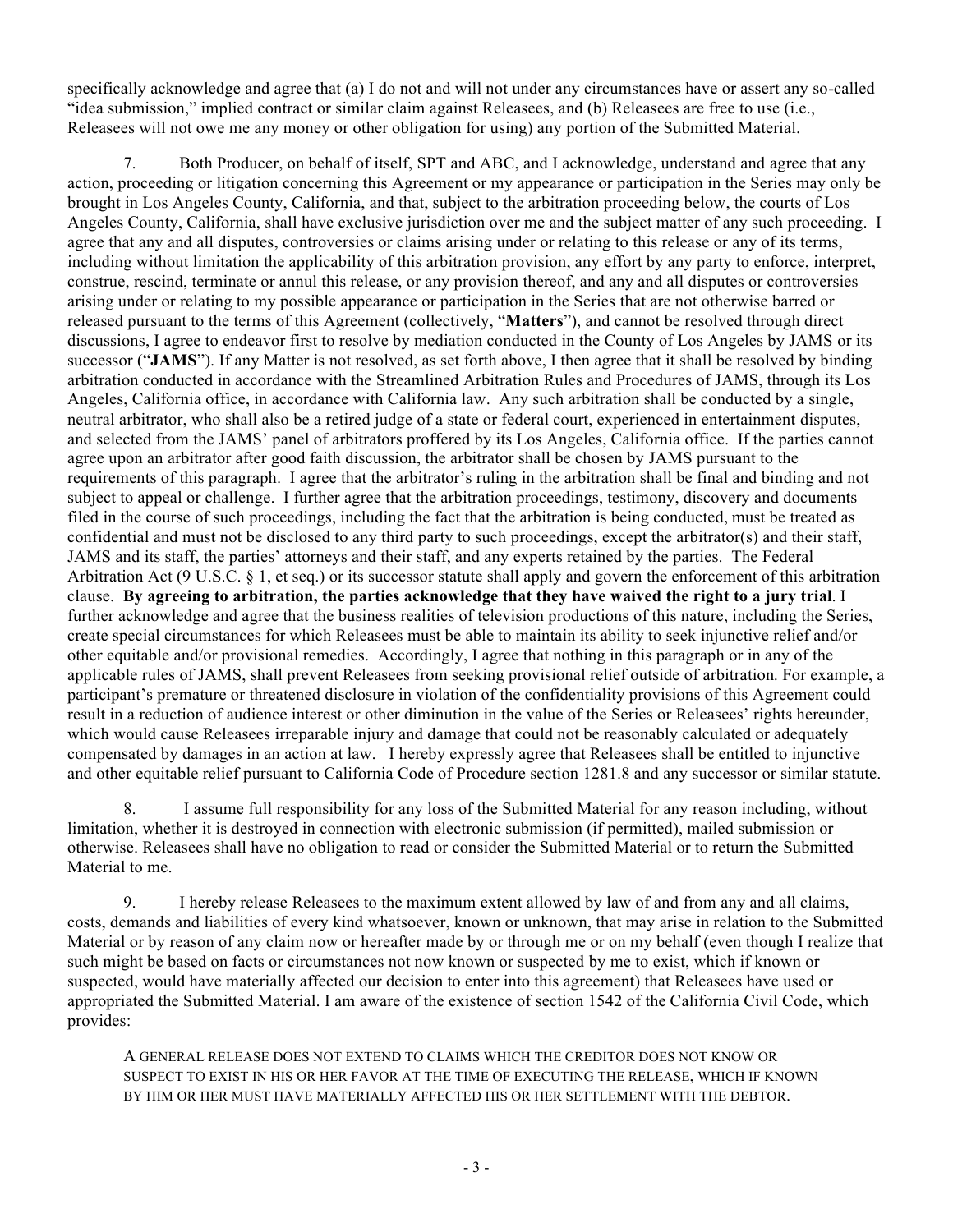Notwithstanding this provision, this Agreement shall constitute a full, final, and complete release, accord and satisfaction of each and every claim released hereunder that I have or may have, at any time, against Releasees. To the maximum extent permitted by law, I knowingly and voluntarily waive the provisions of section 1542 of the California Civil Code, as well as any other statute, law or rule of similar effect of any other jurisdiction throughout the world, and acknowledge and agree that this waiver is an essential and material term of this Agreement. I represent that I understand and acknowledge the significance and consequence of the releases I have made herein and of my waiver of any rights I may have under section 1542 of the California Civil Code and any other similar statutes, laws and rules. Without limiting the foregoing, I further expressly waive and release all rights to seek and/or obtain injunctive or other equitable relief (including rescission hereof) against Releasees, in connection with this Agreement and any exploitation of the Submitted Material and in connection with any other material, whether or not in whole or part identical with or similar to the Submitted Material.

#### **Initial Here:**

10. I agree to defend (at Releasees' option), indemnify Releasees and hold Releasees harmless from and against all liability, actions, claims, demands, losses or damages (including attorneys' fees and costs and punitive damages) caused by or arising out of Releasees' use of the Submitted Material or any rights granted by me herein in any manner, or as a result of any breach or alleged breach of any of my representations or warranties herein, including, but not limited to, those set forth in Paragraph 5, above.

11. I am not now, nor have been in the past two (2) years, an employee or an independent contractor of Producer, OTT, any entity owned, controlled or affiliated with Mark Burnett, SPT, ABC, or any of their respective parents, subsidiaries or affiliated or related entities. Nothing in the application process is intended to create an employment relationship between me and any of the foregoing parties, and I agree that by applying to be considered for selection as a Participant, no such employment relationship is created or implied.

12. Should any provision of this Agreement be void or unenforceable, such provision shall be deemed omitted, and this Agreement with such provision omitted shall remain in full force and effect.

13. This Agreement is entire and shall be binding on the parties' respective successors, assigns, licensees and all affiliated and related parties. No statements or representations have been made except those expressly stated in this Agreement. This Agreement may be modified only by subsequent written agreement. "I," "me" and "my" refers to the party submitting the material, and any individual who may be competing for the benefit of such party, to Producer.

14. Producer and Releasees may freely assign, in whole or in part, their rights hereunder.

15. This Agreement will be interpreted in accordance with the laws of the State of California applicable to agreements entered into and fully performed therein by residents of California (but not its conflict of laws principles).

|                                                                                                                                                                                                                                                                                                                                                                                                              | Very truly yours,       |
|--------------------------------------------------------------------------------------------------------------------------------------------------------------------------------------------------------------------------------------------------------------------------------------------------------------------------------------------------------------------------------------------------------------|-------------------------|
|                                                                                                                                                                                                                                                                                                                                                                                                              |                         |
|                                                                                                                                                                                                                                                                                                                                                                                                              |                         |
| Company (if any): $\_\_\_\_\_\_\_\_\_\_\_\_\_\_\_\_\_\_\_\_\_\_$                                                                                                                                                                                                                                                                                                                                             | Collaborators (if any): |
|                                                                                                                                                                                                                                                                                                                                                                                                              |                         |
| Title: $\frac{1}{\sqrt{1-\frac{1}{2}}\sqrt{1-\frac{1}{2}}\sqrt{1-\frac{1}{2}}\sqrt{1-\frac{1}{2}}\sqrt{1-\frac{1}{2}}\sqrt{1-\frac{1}{2}}\sqrt{1-\frac{1}{2}}\sqrt{1-\frac{1}{2}}\sqrt{1-\frac{1}{2}}\sqrt{1-\frac{1}{2}}\sqrt{1-\frac{1}{2}}\sqrt{1-\frac{1}{2}}\sqrt{1-\frac{1}{2}}\sqrt{1-\frac{1}{2}}\sqrt{1-\frac{1}{2}}\sqrt{1-\frac{1}{2}}\sqrt{1-\frac{1}{2}}\sqrt{1-\frac{1}{2}}\sqrt{1-\frac{1}{2$ |                         |

## **REMINDER: BE SURE TO INITIAL PARAGRAPH 9**